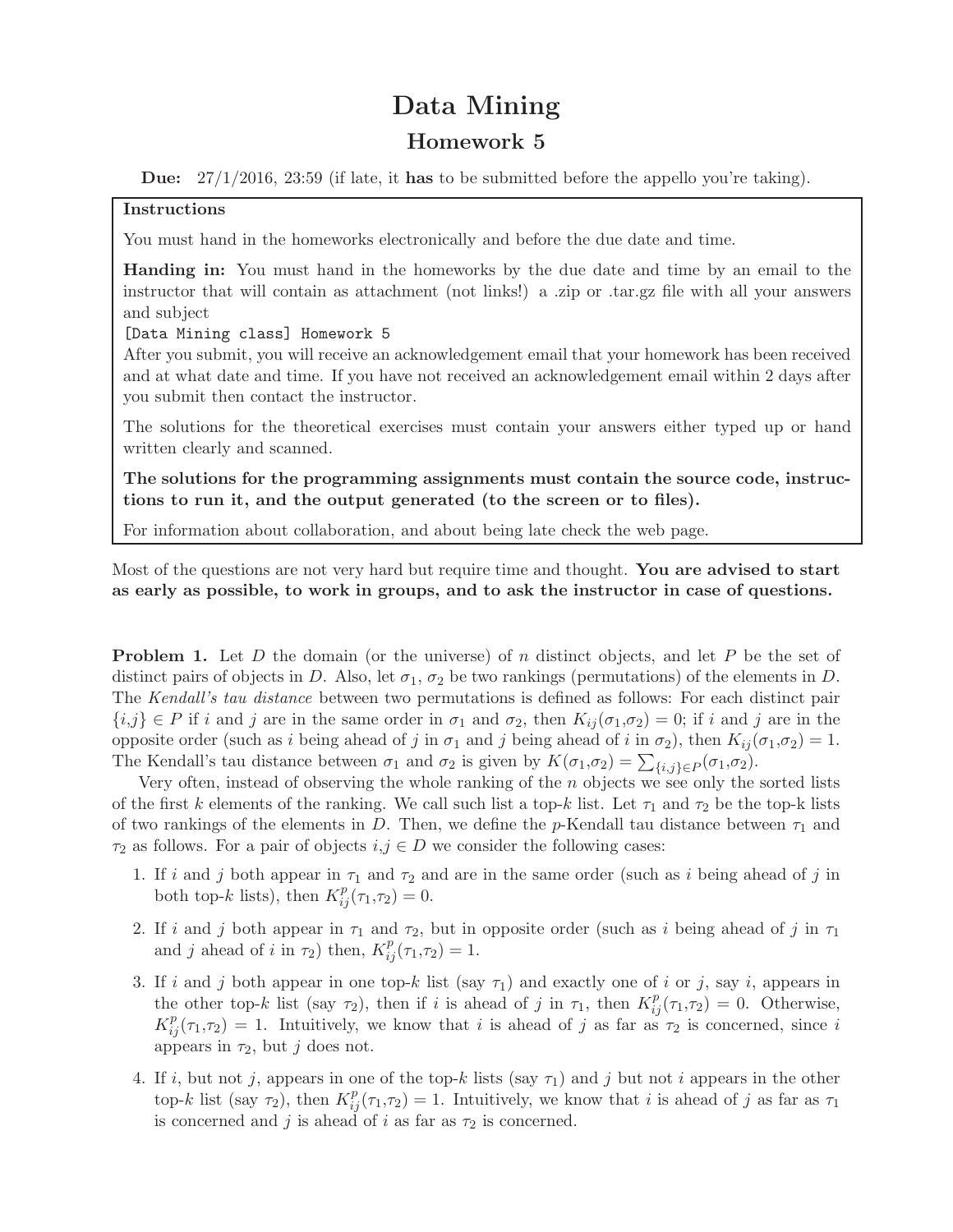5. If i and j both appear in one top-k list (say  $\tau_1$ ), but neither i nor j appears in the other top-k list (say  $\tau_2$ ). We call such pairs special pairs and we define  $K_{ij}^p(\tau_1,\tau_2) = p$  with  $0 \le p \le 1$ .

We define the *p*-Kendall tau distance between two top-k lists to be:  $K^p(\tau_1, \tau_2) = \sum_{\{i,j\} \in P_{\tau_1 \cup \tau_2}} K^p_{ij}(\tau_1, \tau_2)$ , where  $P_{\tau_1\cup\tau_2}$  is the set of distinct pairs  $\{i,j\}\in D_{\tau_1}\cup D_{\tau_2}$  (note that  $D_{\tau_1}(D_{\tau_2})$  is the subset of elements from D that appear in  $\tau_1$  (resp.  $\tau_2$ )). You are asked to prove the following:

- 1. Prove that the Kendall's tau distance between two permutations  $\sigma_1$  and  $\sigma_2$ , denoted by  $K(\sigma_1,\sigma_2)$  satisfies the triangle inequality.
- 2. Find the values of p for which the p-Kendall tau distance,  $K^p$ , satisfies the triangle inequality.

**Problem 2.** Use the 20 newsgroup dataset as we used it in class, e.g., look into the clustering notebook and dimensionality-reduction notebooks.

Now pick g groups (with  $q = 2, 4, 8, 16, 20$  and extract the top 2000 words with highest average tf-idf score. Consider this words constituting a dictionary of n terms (words)  $\mathcal{T} = \{t_1, \ldots, t_n\}$ . Each term  $t_i$  is associated with its importance  $w(t_i)$ , defined as its average tf-idf score in the collection of documents. Now in the collection of documents each document  $d_i$  uses a subset of terms in the dictionary (i.e.,  $d_i \subseteq \mathcal{T}$ ). Consider the problem of finding a collection of k documents  $\mathcal{C} \subseteq \mathcal{D}$  that cover the most important terms in the dictionary. That is, select k documents  $\mathcal C$  such that the weighted sum of the terms covered by at least one document in  $\mathcal C$  is maximized. In other words, find C such that  $F(\mathcal{C}) = \sum_{t_i \in (\bigcup_{d \in \mathcal{C}})} w(t_i)$  is maximized.

- 1. Prove that function  $F()$  is monotone and submodular
- 2. Prove that there exists a constant factor, polynomial-time approximation algorithm for this problem.
- 3. Implement this algorithm and show your results as follows:
	- For fixed g (and for all g's) show the value of the objective function F as a function of k.
	- For fixed q (and for all q's) and  $k = 4$  show the documents that you get in your results.

Problem 3. In this problem you are requested to implement the streaming algorithms that we did in class. We will implement them on data generated by twitter. Your algorithms should be able to obtain the data and compute their estimates online.

- 1. Implement the Flajolet–Martin estimate for counting distinct elements  $(F_0)$ . Obtain  $\ell$  independent estimates and combine them using the median of the average technique.
- 2. Implement the Alon–Matias–Szegedy algorithm for estimating the second moment  $(F_2)$ . Obtain  $\ell$  independent estimates and combine the by taking the average.
- 3. Create programs for calculating  $F_0$  and  $F_2$  without the streaming model (shell commands can be useful).